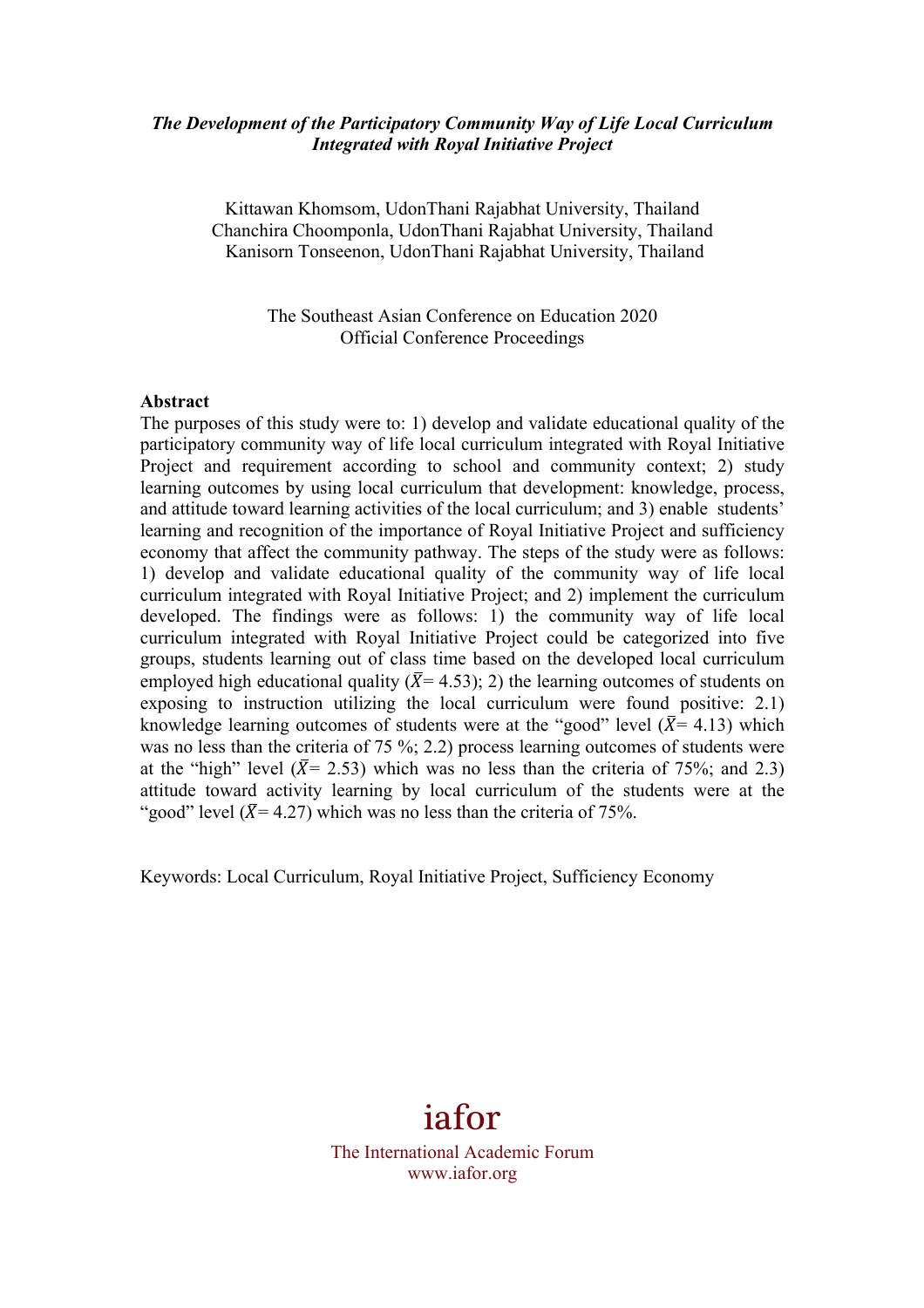#### **Introduction**

A local curriculum refers to experiences provided to local learners. Such experiences are adapted from the environment, community, resources, including personnel and interests. It is especially designed to empower learners with knowledge, abilities, skills, attitudes, and quality living by using local resources and local wisdom. Students can learn based on their own life experiences, in the classroom and outside of the classroom with regards to their economic, social, and cultural backgrounds as well as encourage participation in solving various problems of the country (Hunsaad, P. 2010). A local curriculum is a curriculum that focuses on learners and teachers to organize learning and teaching by using local content or wisdom to improve, add, or adapt to suit the core curriculum which will lead to love and pride of their locality. In addition, it encourages students to have direct experience in life, career, economy and society, and achieve the goal of education management (Ongkulana, S. 2004).This can allow students to experience the nature or culture in the community. A local curriculum is also important because they meet the needs of the community and solve the problems of education with the community as one. It also allows educational institutions to be administrators and teachers who are curriculum users to develop the curriculum together with people in the community which strengthen the relationship between students and people in the community (Khamboonmee, P. 2002).

Pid Thong Lang Phra Foundation Under Royal initiatives and the Institute for the Promotion and Development of Pid Pid Thong Lang Phra Foundation Under Royal Initiatives Activities are agencies responsible for knowledge management and development promotion according to the royal initiatives of the late His Majesty the King Rama 9 as a model to develop at the village level and seize knowledge based on the 6 dimensions initiative, namely water, soil, agriculture, forestry, renewable energy, and environment in consistence with the geopolitical society with international knowledge and the local wisdom as a framework and work reform by creating a development system based on the area. Focus on community level and change the way of thinking in working based on opinions, needs, and potentials of the villagers. In accordance with the royal initiative to understand, access, and develop. (http://www.pidthong.org/main.php) Ban Khok Laam and Ban Saeng Aram, Kut Mak Fai Subdistrict, Nong Wua So District, Udon Thani Province is an area chosen by Pid Thong Lang Phra Foundation to be the development model for the mentioned development. The operation led to collaborations among many sectors. In addition, it is able to efficiently manage water in Huai Khlai Reservoir under the Royal Initiative. It results in people in the village can do agriculture during the dry season and enable more agricultural activities including self-development activities together in the community resulting in a harmonious community where duties are allocated and network coordination with good and effective planning including the ability to mobilize resources for ongoing activities causing the villagers to have a better quality of life (Kaewmahawong, T. 1989). The development by applying the royal initiatives appropriately in the said area makes the community aware of the application of what they have learned and used them to solve problems and tackle various problems in the community and allow villagers to set directions together, form group within the village using the available social capital which strengthens the community in a short time (Chanthra, A. B.E. 2543) As a result of co-operation, the village increased water storage during the rainy season and used water for cultivation during the dry season or after farming. It also promotes agriculture by raising animals and growing vegetables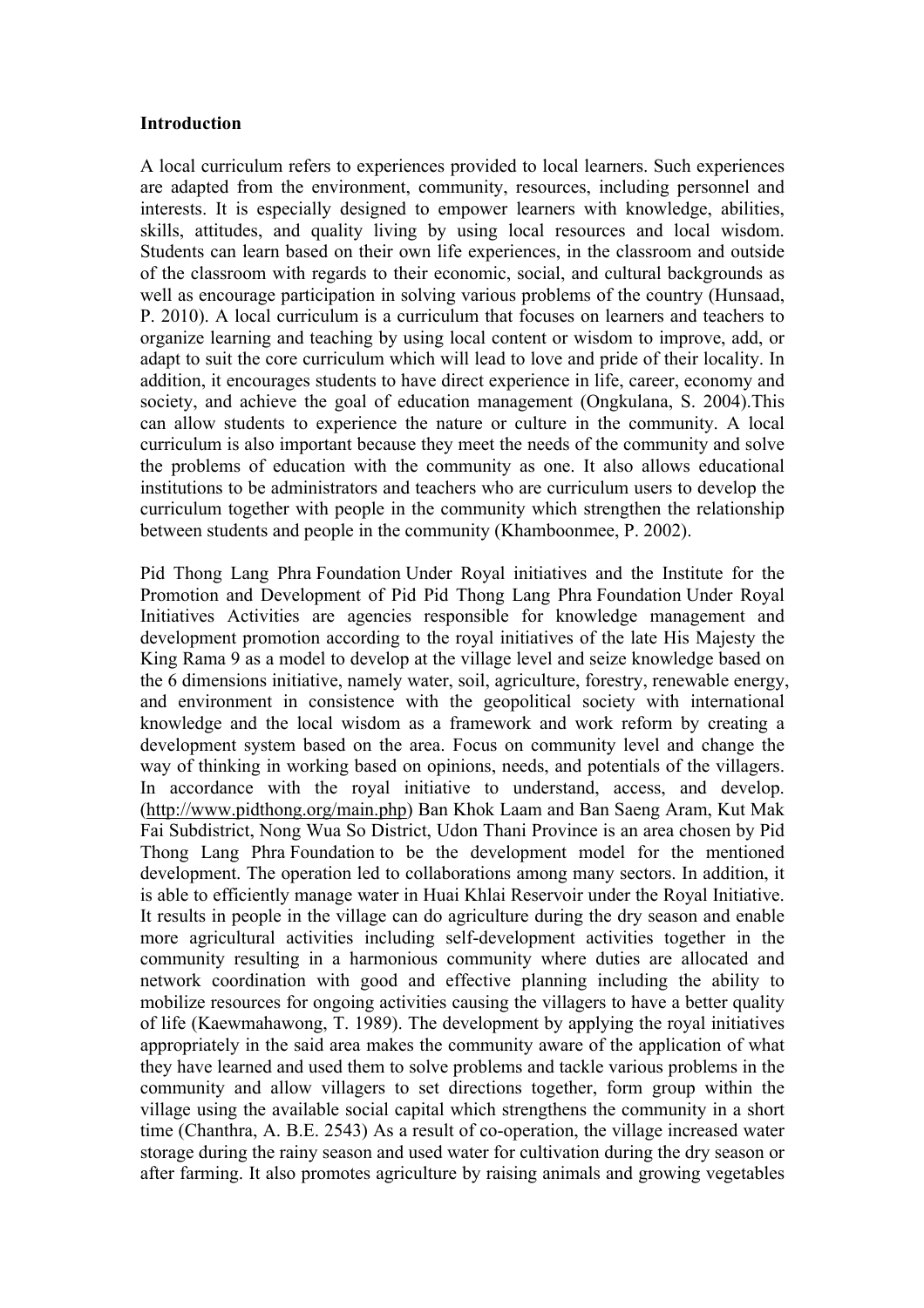and fruits (Integrated agriculture). Currently, there are nine funds and two groups established. The funds include: 1) Fertilizer Fund; 2) Rice Seed Fund; 3) Vegetable Seed Fund; 4) Swine Fund; 5) Animal Medicine and Pharmaceutical Fund; 6) Water User Fund; 7) Marketing Fund; 8) Duck Fund; and 9) Study Visit Reception Fund (Housewife Fund). Two groups established are: 1) water pump treatment group and 2) biogas group. From the development by creating mutual understanding among the people in the community, creating unity and cooperation and have the patience to succeed in addition to increasing the income of the villagers, it also helps the villagers to have enough food and interestingly, from inquiring the villagers that family members who worked in other countries have returned to live and work here once again and this brings the family warmth back.

From the above mentioned, the researchers were interested in developing a local curriculum integrated with community development on the basis of participation, needs in line with the school and local context by focusing on the study of the results of utilizing local curriculum, integrated with community development in three areas: royal knowledge, skills, processes, as well as attitude towards learning activities according to the curriculum and for learners to be aware of the importance of projects under royal initiatives, sufficiency economy philosophy, and local wisdoms that affects daily life and the way of life of the community.

### **Research objectives**

1. To develop and validate educational quality of the community way of life local curriculum integrated with Royal Initiative Project and requirement according to school and community context.

2. To study learning outcomes by using local curriculum developed: knowledge, process, and attitude toward learning activities of the local curriculum.

3. To enable students' learning and recognition of the importance of Royal Initiative Project and sufficiency economy that affect the community pathway.

### **Research Methodology**

This research was conducted in 2 steps as follows:

### **Step 1: Develop and validate educational quality of the participatory community way of life local curriculum integrated with Royal Initiative Project.**

1.1 Study the readiness and needs of communities and schools under the Royal Initiative Project "Pid Thong Lang Phra" at Ban Khok Laam and Ban Saeng Aram, Kut Mak Fai District, Nong Wua So District, Udon Thani Province.

1.2 Study the information about the Royal Initiative Project "Pid Thong Lang Phra" at Nong Wua So Udon Thani Province, Philosophy of the Sufficiency Economy, local wisdom, and the core curriculum for basic education, 2008.

1.3 Develop the community way of life local curriculum integrated with the Royal Initiative Projects that is consistent with the context of Ban Khok Lam School by dividing the learning content into five bases according to the activities "Reduce school time, increase learning" of the school, which are: 1) the life library base; 2) the Chewi Mee Suk's career base; 3) the school bank base; 4) the sufficient agriculture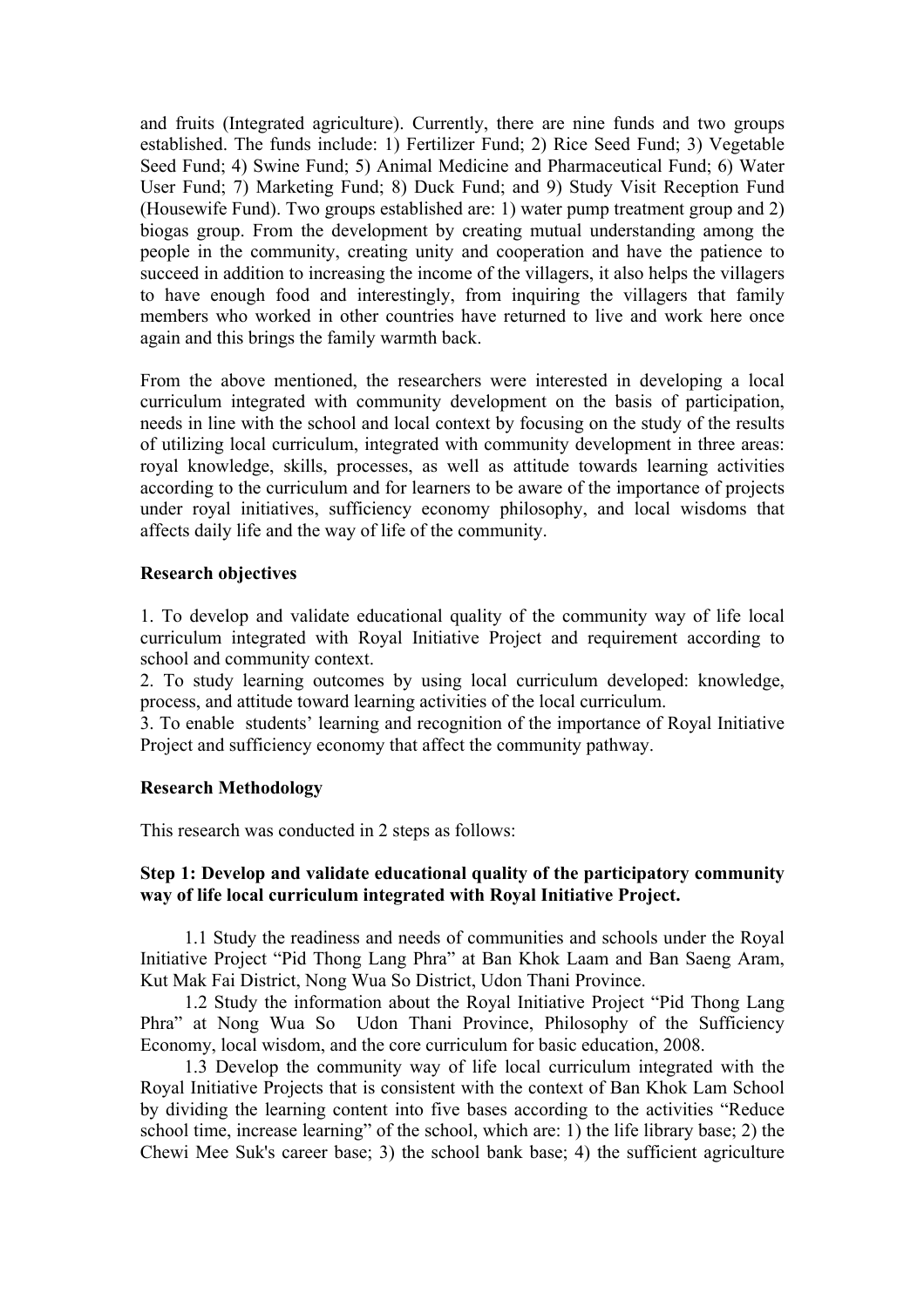base; and 5) the virtue base and public mind. The curriculum was drafted, assessed by specialists and improved.

## **Step 2: Implement community way of life local curriculum integrated with the Royal Initiative Projects.**

2.1 The curriculum developed was administered to the target group consisting of 30 Prathom Suksa 4-6 students at Ban Khok Lam School, Kud Makfai Sub-district, Nong Wua So District, Udon Thani Province who enrolled in the 2017 academic year.

2.1.1 The independent variable is the learning activities management according to the local curriculum, the way of life of the community, the integration of the Royal Initiative Project.

2.1.2 The dependent variables are;: 1) Knowledge learning outcomes, 2) Process skills learning outcomes, and 3) Attitude towards curriculum learning activities.

2.2 The content researched were obtained from the development of the community way of life local curriculum integrated with Royal Initiatives which is in line with the school context, dividing the learning content into five bases which are: 1) the life library base; 2) the Chewi Mee Suk's career base; 3) the school bank base; 4) the sufficient agriculture base; and 5) the virtue base and public mind.

2.3 The implementation was done in the school's "Reduce school time, increase learning" periods in the form of learning activity bases throughout the academic year 2017 with the total time of 45 hours.

2.4 Research design: This research has the One Group Pretest - Posttest Design (John & James, 2005).

| Pretest | Treatment | Posttest |
|---------|-----------|----------|
| T1      |           | T2       |

T1 refers to the test before studying (Pretest)

X refers to learning management according the community way of life local curriculum integrated with Royal Initiatives

T2 refers to the test after the implementation (Posttest)

2.5 Instruments used in assessing learning management according to the community way of life local curriculum integrated with Royal Initiatives were as follows:

2.5.1 Learning outcome evaluation form for knowledge

2.5.2 Learning outcome evaluation form for process skills

2.5.3 Questionnaire on students' attitude towards curriculum activities

### **Data collection**

The study implementation and data collection were done following these steps:

1. An orientation was conducted before the implementation to explain the purposes of the activity arrangement for the target student group, and organize ice-breaking activities to get to know each other before conducting the implementation in which the researchers conducted the data collection by themselves.

2. Conduct experimental teachings by using the community way of life local curriculum integrated with Royal Initiatives developed by organizing five activity bases in the school's "Reduce school time, increase learning" periods, which are: 1)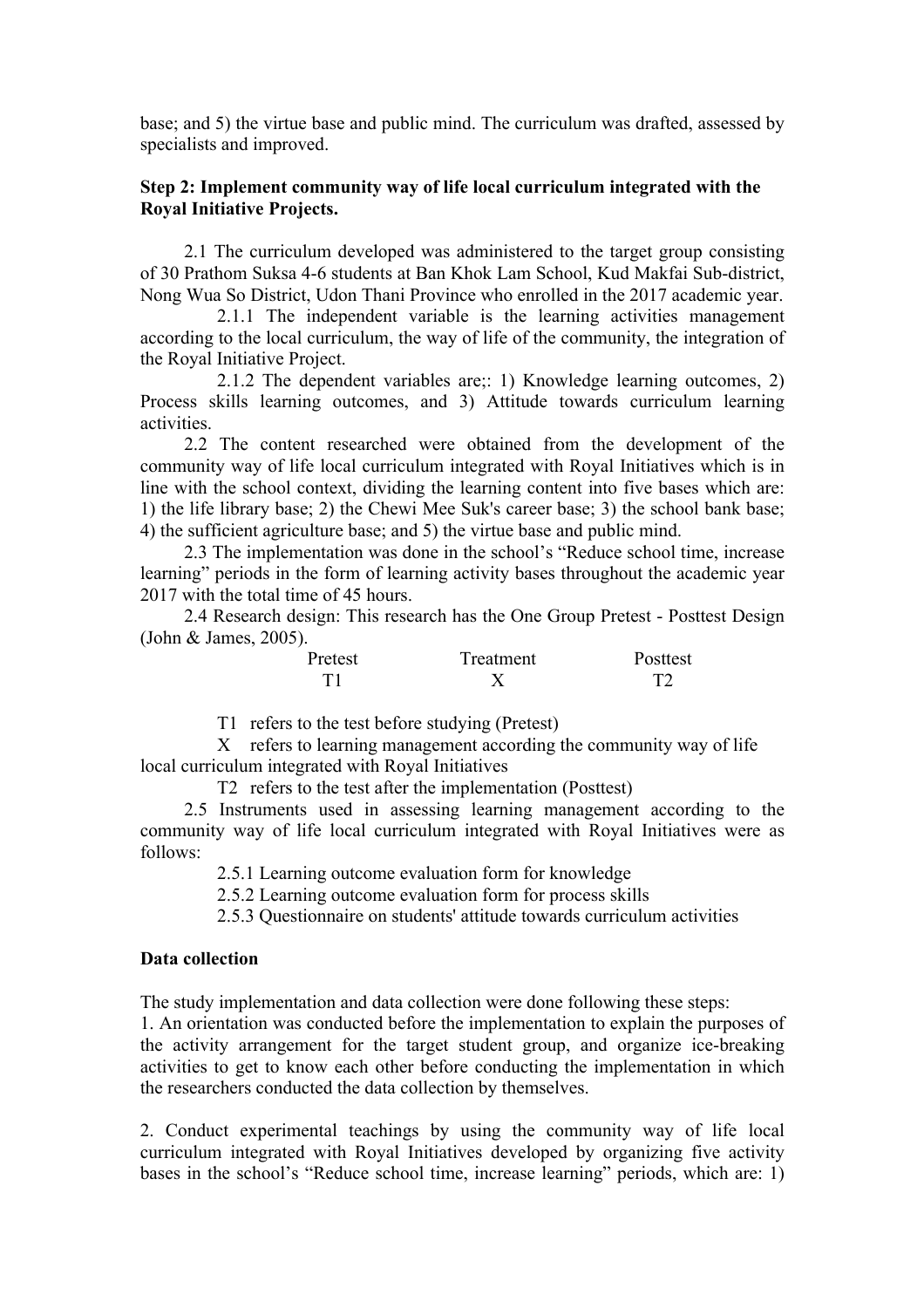the life library base; 2) the Chewi Mee Suk's career base; 3) the school bank base; 4) the sufficient agriculture base; and 5) the virtue base and public mind. The implementation consisted of 45 hours of experimental teachings. During the activity, the researchers and the research assistants closely advised students on how to do the activities, observed the process skill behaviors of each student by using the process skill evaluation form and bringing scores to analyze for the learning outcome scores on process skills. After each activity, each student was to create a concept map to summarize the knowledge gained to be used as an analysis score for learning outcomes on the knowledge aspect.

3. After the teaching, students were to complete the questionnaires on students' attitude towards curriculum activities in order to analyze for the attitude towards the learning activities of the curriculum.

4. The scores from the concept map, the process skill assessment, and the results of the questionnaire on students' attitude towards curriculum activities were statistical analyzed.

# **Data Analysis**

The researchers conducted the data analysis as follows:

1. Analyze the quality of the community way of life local curriculum integrated with Royal Initiative Project according to the average score criteria of 5 levels which are:

Mean 4.21 - 5.00 means the quality evaluation result is very good.

Mean 3.41 - 4.20 means the quality evaluation result is good

Mean 2.61 - 3.40 means the quality evaluation results are at a medium level.

Mean 1.81 - 2.60 means the quality assessment results are at a fair level.

Mean 1.00 - 1.80 means quality evaluation results are in a level of improvement. 2. Analyze the learning outcome scores on the aspects of knowledge, process skills and attitudes towards curriculum activities after carrying out the learning management activities according to the curriculum using calculating arithmetic mean  $(X)$  standard deviation (S.D) and percentage by comparing with the preset criterion score which should not be less than 75 percent by t-test one group sample.

# **Conclusions**

# **Part 1: Development and quality of the community way of life local curriculum integrated with Royal Initiative Project.**

The community and school survey results of the development of the community way of life local curriculum integrated with Royal Initiative Project by studying the readiness and needs of communities and schools under the Royal Initiative Project "Pid Thong Lang Phra" at Ban Khok Lam and Ban Saeng Aram, Kud Makfai Subdistrict, Nong Wua So District, Udon Thani Province reveal that the community and the schools require a curriculum that employs content regarding the philosophy of sufficiency economy, knowledge that can be used in daily life, volunteer spirit, local pride, how to use and preserve local natural resources, and most importantly, application of the curriculum in other schools based on the philosophy of the sufficiency economy and the way life of the community by dividing the learning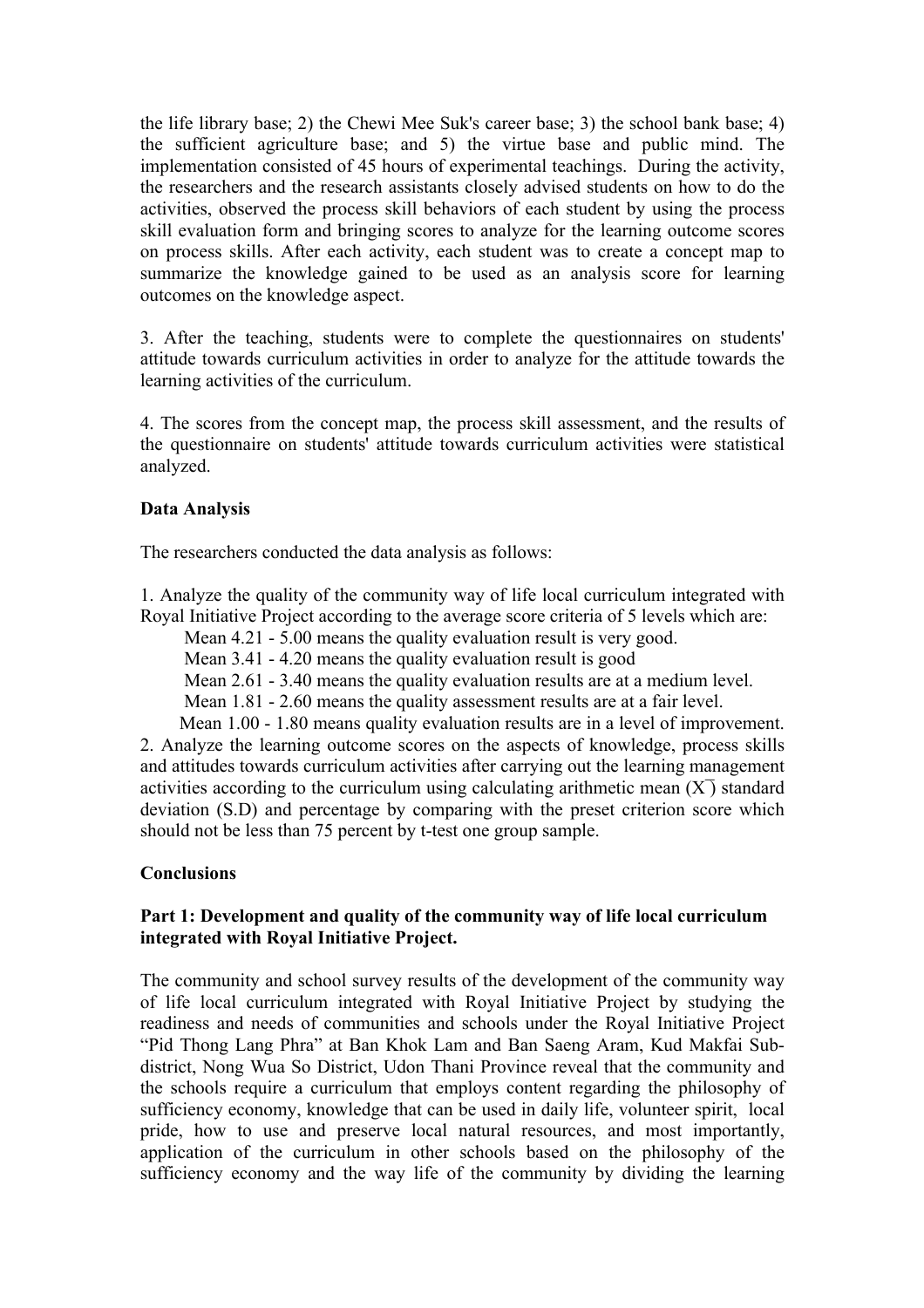content into five bases in the school's "Reduce school time, increase learning" periods, which are:

Learning Base 1 Life Library: Sufficiency Economy Philosophy

Learning Base 2 Chiwee Mee Suk's Career Base: Products from remnants of cloth

- 2.1 Pencil bags
- 2.2 Shoulder bags
- 2.3 Slipknot bags
- 2.4 Cute Key chains
- 2.5 Aprons

Learning base 3, School banks: Discipline of finance

- 3.1 Piggy Banks
- 3.2 Monthly income and expense accounts
- 3.3 Expense Plan

Learning Base 4, Sufficiency Agriculture: Natural Balance

- 4.1 Forestry Art
- 4.2 Water for life
- 4.3 Resource balance

Learning Base 5 Virtues: Public Mind

- 5.1 Unity
- 5.2 Matriotism
- 5.3 Public mind

The drafted curriculum was improved, and assessed the quality by specialists. The results of the evaluation on quality and appropriateness of the curriculum reveal the Sufficiency Agriculture Learning Base had the highest score ( $\overline{X}$ = 4.73), followed by the Chiwee Mee Suk's Career Base, the School Banks, the Virtues, and the Life Library ( $\overline{X}$  = 4.65, 4.60, 4.41, and 4.28). The overall quality evaluation results of the curriculum are of very good quality  $({\overline{X}} = 4.53)$ .

## **Part 2: The implementation of community way of life local curriculum integrated with Royal Initiative Project.**

2.1 Considering the learning outcomes on the knowledge aspect of students after learning using the community way of life local curriculum integrated with Royal Initiative Project by creating a concept map, it was found that the learning outcomes of students in the learning base 1) Life Library, 2) Chiwee Mee Suk's Career Base, 3) School Banks, and 5) Virtues are at a good level  $(\overline{X} = 4.10, 3.93, 4.20, 4.17)$ respectively). The students' learning outcomes were at a very good level ( $\bar{X}$ = 4.27) on the Learning Base 4, Sufficiency Agriculture. The overall learning outcomes were in a good level ( $\bar{X}$ = 4.13). When comparing the mean score after studying with criteria score, it is not less than 75 percent in all learning bases and overall that is the students had an average score of 75 percent no less than the criteria.

2.2 When consider the learning outcomes on the process skill aspect of students after studying using the community way of life local curriculum integrated with Royal Initiative Project by observing students' behaviors according to the three-point rating scale assessment form to evaluate three aspects, namely, 1) activity skills, 2) data management skills, and 3) data interpretation skills, it was found that students have the highest score on data management skills scores ( $\bar{X}$ = 2.61) followed by activity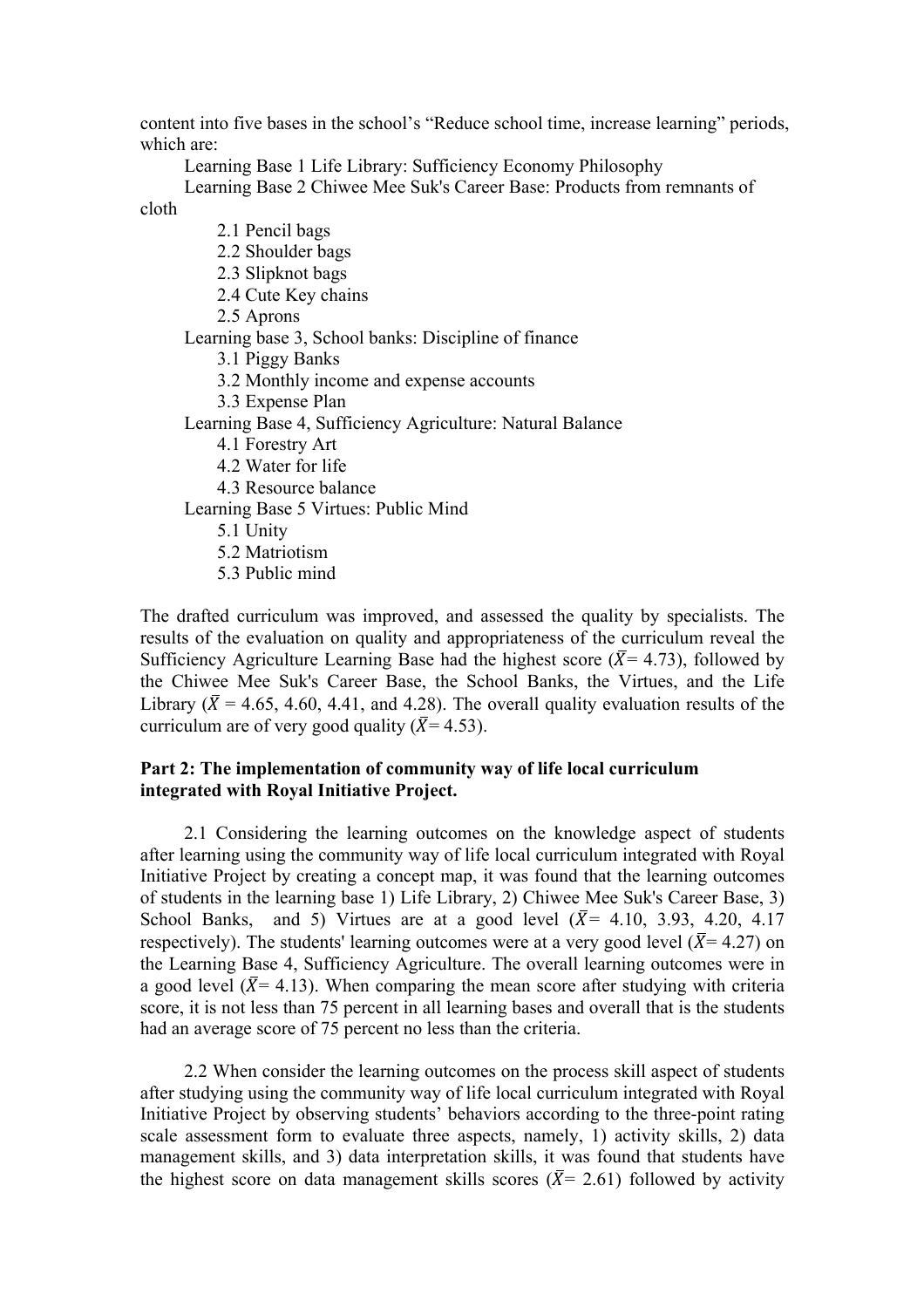skills and data interpretation skills ( $\bar{X}$ = 2.55, and 2.39 respectively). When comparing the mean score after studying with criteria score, it was found that the students had the mean scores of overall process skills ( $\bar{X}$ = 2.53) higher than 75 percent criteria.

2.3 On student attitudes towards learning activities in accordance with community way of life local curriculum integrated with Royal Initiative Project obtained by having students complete the questionnaire on learning management activities of the curriculum in each learning base, it was found that students' attitude towards learning activities is at a very good level  $({\overline{X}} = 4.45)$  and attitude on perceiving benefits of the curriculum is at a good level ( $\bar{X}$ = 4.05). The overall attitude towards the learning activities is at the students had a very good level ( $\bar{X}$ = 4.27). When comparing the students' attitudes towards the activities of the curriculum with no less than 75 percent of the criteria, it was found that the students attitudes towards the activities of the curriculum in both aspects and overall were above the 75 percent criteria.

#### **Acknowledgements**

The authors wish to thank 1) Dr.Supatra Wanpen who kindness to verify my document, 2) Faculty of Education and Rajabhat Udon Thani University that support about travel and registration, and 3) My family and my friend who give encouragement in this work.